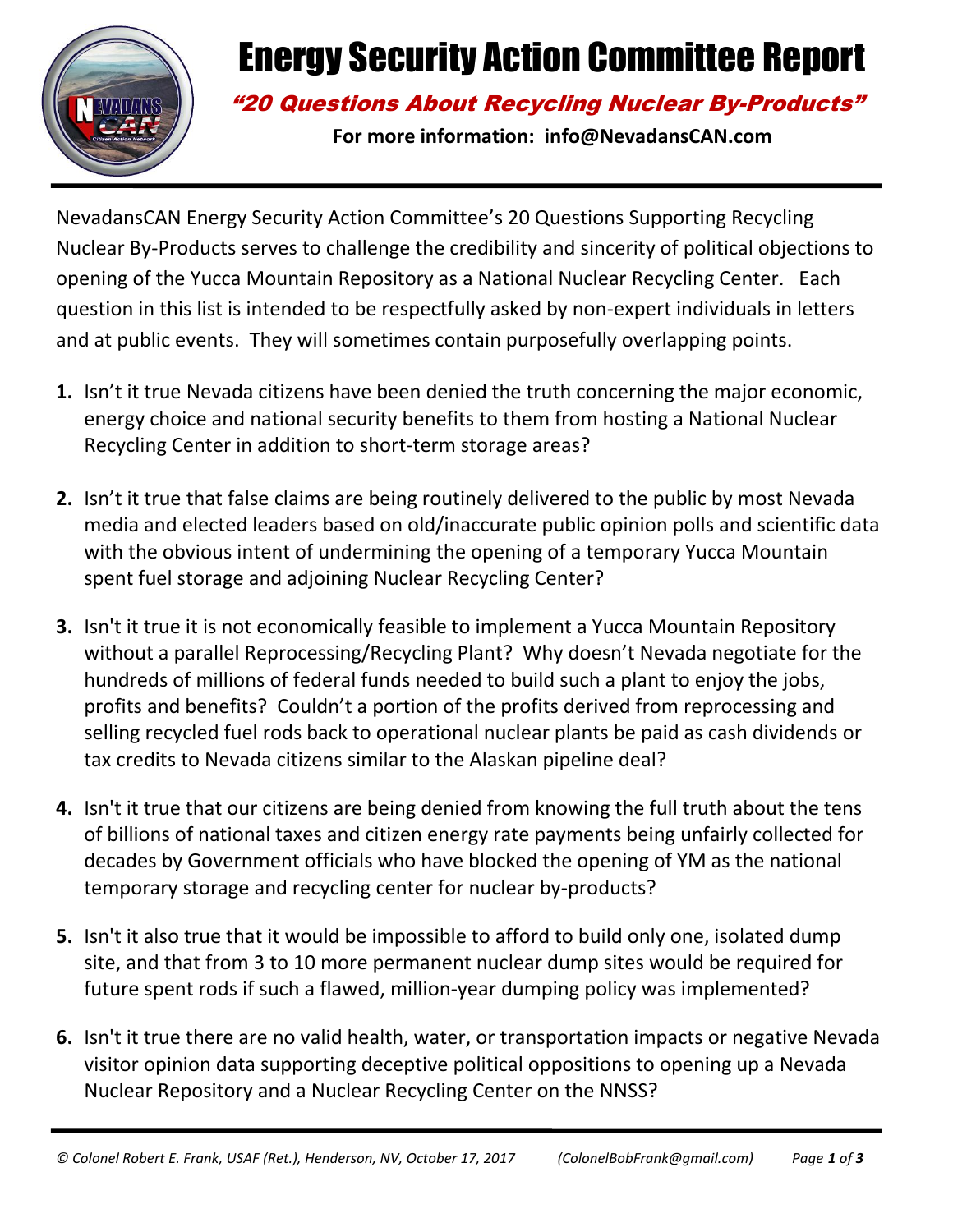

# Energy Security Action Committee Report

#### "20 Questions About Recycling Nuclear By-Products"

**For more information: info@NevadansCAN.com**

- **7.** Isn't it true that all claimed concerns about opening a million-year nuclear waste dump in Yucca Mountain can be eliminated by simply constructing and operating a Recycling Center and converting used nuclear fuel rods into new fuel rods and safely return them to refuel the nuclear power plants originating the used rods?
- **8.** Isn't it true that so-called "spent" fuel rods contain 95% to 97% recyclable/reusable Uranium materials that cannot be considered true "waste"? Plans to "dump" them must be considered totally wasteful behavior!
- **9.** Isn't is also true that the only feasible and economical plan for handling hundreds of tons of used fuel rods containing 95-97% recyclable minerals is to recycle and reuse them in current reactors and/or burn them up/consume them in new generation, "fast and/or fast breeder" and other advanced reactors?
- **10.** Isn't it true that some such advanced "fast/fast breeder" reactors can be sealed, can internally "burn up/consume" all recycled nuclear materials, create no external emissions, and not have to be opened and refueled for up to 30 years?
- **11.** Isn't it true that sealed, buried underground, walk-away-safe, advanced reactors could be installed in existing land areas to replace massive, above ground reactors, coal, and gas heat generators to stop generation of accumulated by-products and harmful emissions?
- **12.** Isn't also true that some advanced nuclear reactors could be built to be sealed, buried underground to protect against tampering and terrorism, release no harmful emissions, be walk-away-safe, and reliably and cheaply produce electricity 24 hours, 7 days a week, for 365 days a year without refueling for up to 30 years?
- **13.** Isn't it true that over 38 states have been forced to unnecessarily hold huge stockpiles of spent nuclear fuel rods costing tens of billions of dollars to fellow American tax payers due to apparent conflicts of financial interests by some politicians who favor solar, wind and fossil fuel alternatives over clean and carbon-free nuclear power?
- **14.** Isn't it true that Nevada politicians blocking YM as a nuclear recycling center are causing the federal government to waste tens of millions of tax dollars for having to pay states for legal settlements for failing to open YM?